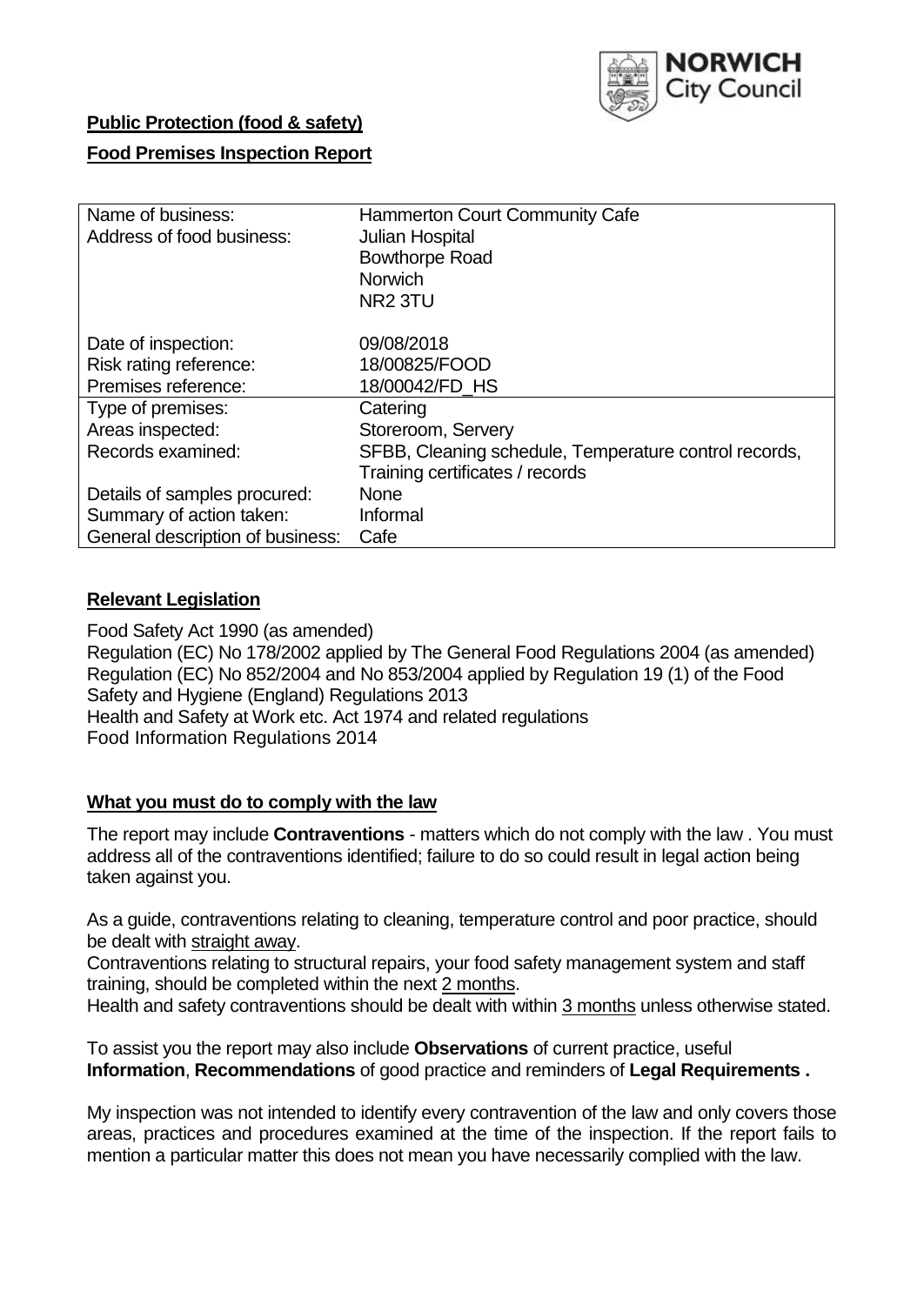# **FOOD SAFETY**

#### **How we calculate your Food Hygiene Rating:**

The food safety section has been divided into the three areas which you are scored against for the hygiene rating: 1. food hygiene and safety procedures, 2. structural requirements and 3. confidence in management/control procedures. Each section begins with a summary of what was observed and the score you have been given. Details of how these scores combine to produce your overall food hygiene rating are shown in the table.

| <b>Compliance Area</b>                     |          |    |           | <b>You Score</b> |                |    |           |    |          |  |  |
|--------------------------------------------|----------|----|-----------|------------------|----------------|----|-----------|----|----------|--|--|
| Food Hygiene and Safety                    |          |    |           | $\Omega$         | 5              | 10 | 15        | 20 | 25       |  |  |
| <b>Structure and Cleaning</b>              |          |    | $\Omega$  | 5                | 10             | 15 | 20        | 25 |          |  |  |
| Confidence in management & control systems |          |    | $\Omega$  | 5                | 10             | 15 | 20        | 30 |          |  |  |
|                                            |          |    |           |                  |                |    |           |    |          |  |  |
| <b>Your Total score</b>                    | $0 - 15$ | 20 | $25 - 30$ |                  | $35 - 40$      |    | $45 - 50$ |    | > 50     |  |  |
| <b>Your Worst score</b>                    | 5        | 10 |           | 10               | 15             |    | 20        |    |          |  |  |
|                                            |          |    |           |                  |                |    |           |    |          |  |  |
| <b>Your Rating is</b>                      | 5        | 4  |           | 3                | $\overline{2}$ |    |           |    | $\Omega$ |  |  |

Your Food Hygiene Rating is 5 - a very good standard



## **1. Food Hygiene and Safety**

Food hygiene standards are high. You demonstrated a very good standard of compliance with legal requirements. You have safe food handling practices and procedures and all the necessary control measures to prevent cross-contamination are in place. Some minor contraventions require your attention. **(Score 5)**

## Contamination risks

**Observation** I was pleased you could demonstrate effective E.coli 0157 control through the complete separation of raw and ready-to-eat food, the correct use of wash-hand basins and thorough handwashing, having dedicated equipment (including complex equipment) for raw and ready-to-eat foods, through 2-stage cleaning and the correct use of sanitisers, and by controlling the risks posed by soily vegetables.

#### Hand-washing

**Observation** Hand washing was managed well and wash-hand basins were well stocked with hand cleaning material.

#### Personal Hygiene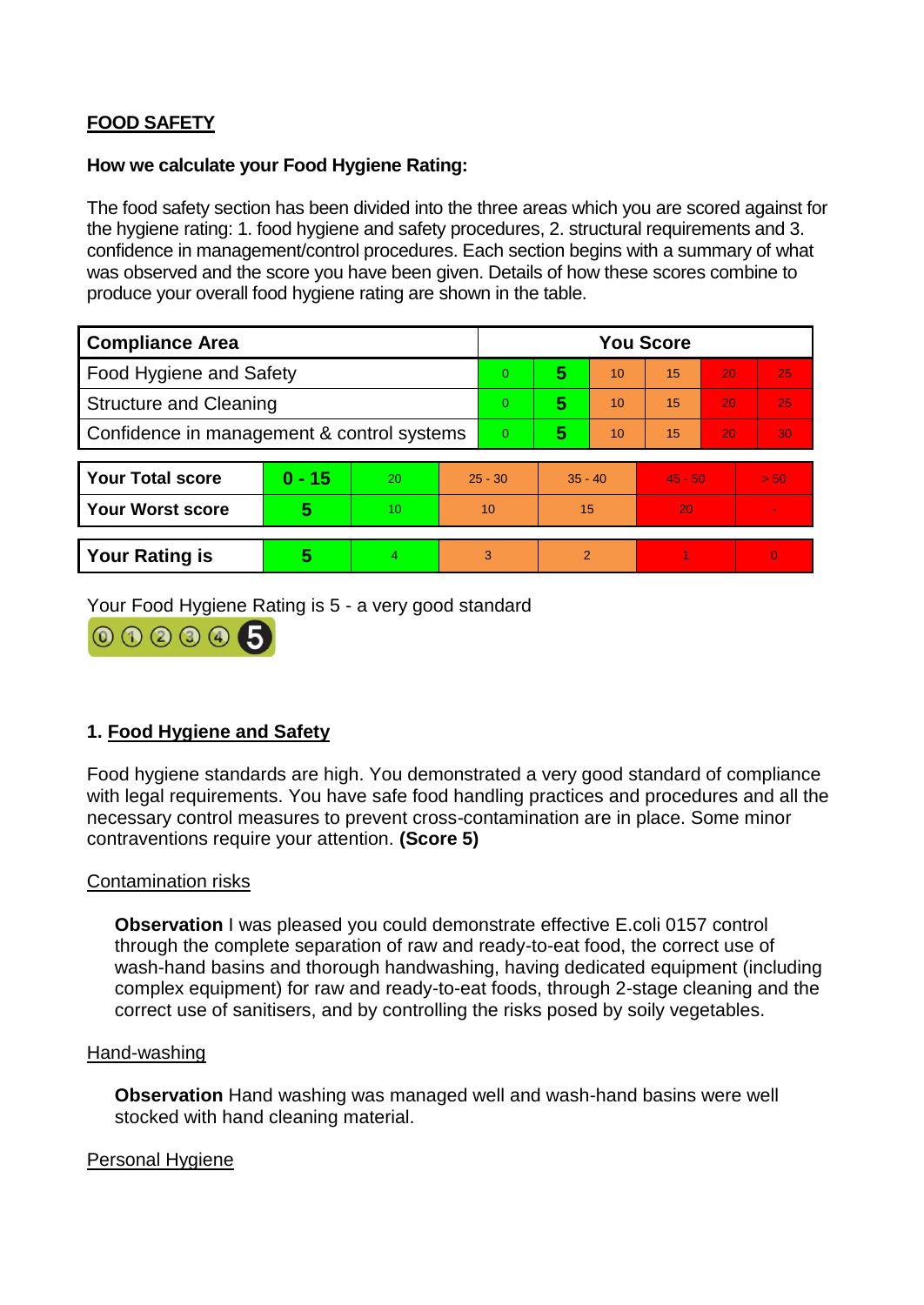**Observation** I was pleased to see that standards of personal hygiene were high.

## Temperature Control

**Contravention** The following evidence indicated there was a risk of bacteria growing on food:

 $\bullet$  the temperature of the paninis were reading 10.9 $\degree$ C

**Legal Requirement** The cold chain is not to be interrupted. However, limited periods outside temperature control are permitted, to accommodate

**Legal Requirement** If you rely on selling cold food (displayed over 8°C) within four hours you must be able to demonstrate your system for ensuring food is either sold, placed under refrigeration, or discarded, before the four hours have elapsed.

## **2. Structure and Cleaning**

The structure facilities and standard of cleaning and maintenance are all of a good standard and only minor repairs and/or improvements are required. Pest control and waste disposal provisions are adequate. The minor contraventions require your attention. **(Score 5)**

## Cleaning of Structure

**Observation** The kitchen had been well maintained and the standard of cleaning was exceptionally high.

## Cleaning of Equipment and Food Contact Surfaces

**Contravention** The following surfaces and equipment in contact with food were dirty and/or could not be cleaned and require cleaning or discarding:

- seals to the Polar fridge
- ridge to the top of the doors of the Polar fridge and freezer

## Cleaning Chemicals / Materials / Equipment and Methods

**Observation** I was pleased to see that the premises was kept clean and that your cleaning materials, methods and equipment were able to minimise the spread of harmful bacteria between surfaces.

## Facilities and Structural provision

**Observation** I was pleased to see the premises had been well maintained and that adequate facilities had been provided.